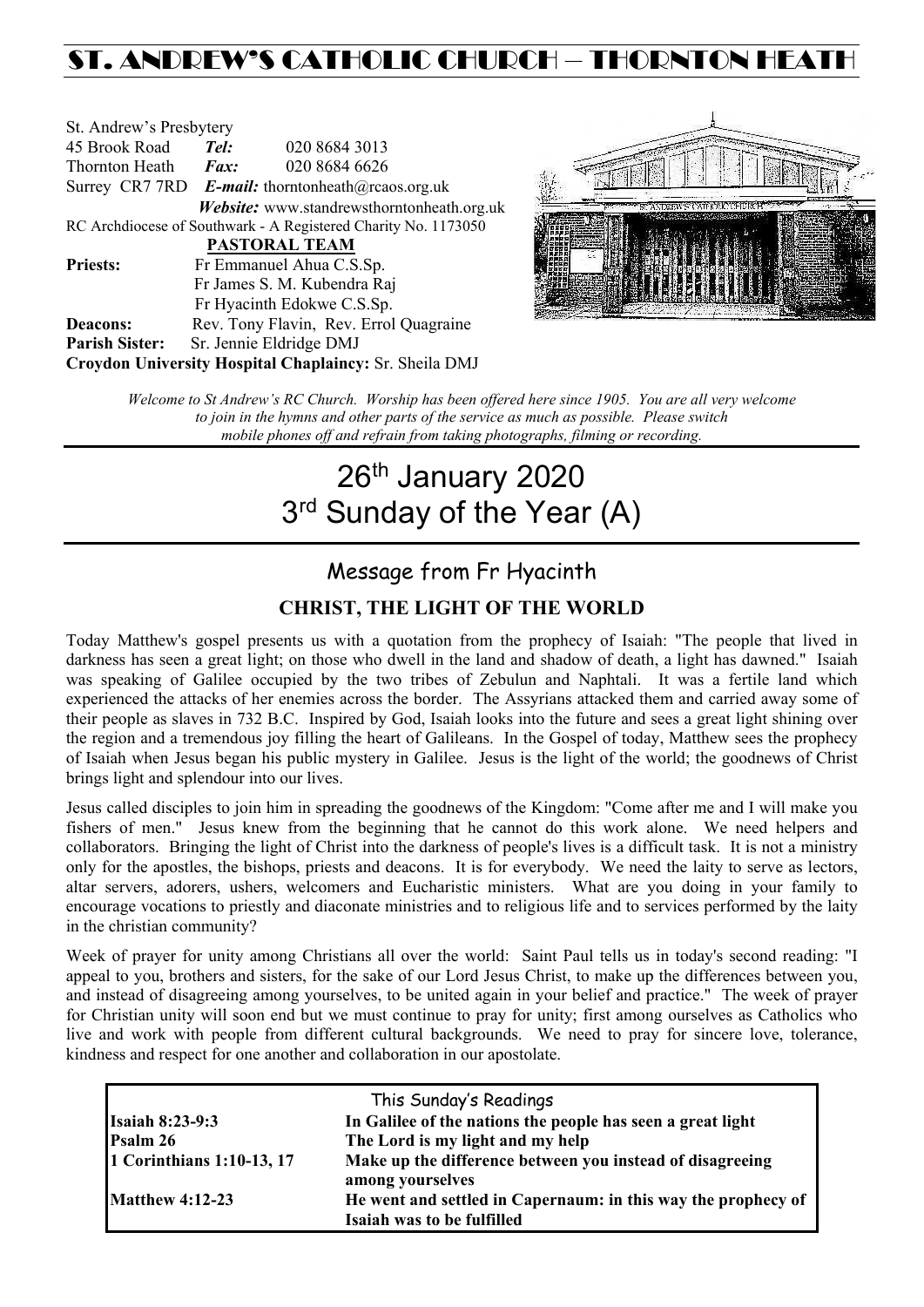## Diary for the Week

|                                    |                                              | $U(1)$ y $1 \cup 1$ $1 \cup 1$ $1 \cup 1$ |                                      |  |
|------------------------------------|----------------------------------------------|-------------------------------------------|--------------------------------------|--|
| <b>Sunday 26th January</b>         |                                              | 6.00pm (Saturday) First Mass of Sunday    | Rita Goveia RIP (Anniv)              |  |
| 3 <sup>rd</sup> Sunday of the Year | 9.30am                                       | <b>Mass (Adoration Inaugural</b>          | Michael Moloney RIP (Anniv)          |  |
|                                    |                                              | Mass)                                     |                                      |  |
|                                    | 11.30am                                      | Mass                                      | Philip Johnson & all deceased in the |  |
|                                    | 5.00pm                                       | <b>Rosary</b>                             | Family RIP                           |  |
|                                    | $5.15 - 5.45$ pm                             | <b>Exposition and Benediction</b>         |                                      |  |
|                                    | 6.00 <sub>pm</sub>                           | Mass                                      | Aphne Amevenu (Birthday)             |  |
|                                    | $7.00 - 9.00 \text{pm}$                      | <b>Charismatic Prayer Group</b>           |                                      |  |
| Monday 27th January                | 7.30am                                       | Mass                                      | Errol David Joseph RIP               |  |
| St Angela Merici                   | 10.00am                                      | Mass                                      | James MacNeely RIP                   |  |
| 2 Samuel 5:1-7. 10                 | $5.45 - 7.15$ pm                             | <b>Beavers (hall)</b>                     |                                      |  |
| Mark 3:22-30                       | $7.00 - 8.00$ pm                             | <b>Parish Surgery</b>                     |                                      |  |
|                                    | $7.00 - 8.00$ pm                             | <b>Exposition and Adoration</b>           |                                      |  |
|                                    | $7.30 - 9.00$ pm                             | Scouts (hall)                             |                                      |  |
| Tuesday 28 <sup>th</sup> January   | 7.30am                                       | Mass                                      | Hugh Hickland RIP                    |  |
| St Thomas Aquinas                  | 10.00am                                      | Mass                                      | Annamma Joseph RIP (Anniv)           |  |
| 2 Samuel 6:12-15, 17-19            |                                              |                                           |                                      |  |
| Mark 3:31-35                       |                                              |                                           |                                      |  |
| <b>Wednesday 29th January</b>      | 7.30am                                       | Mass                                      | Canon Francis Moran RIP (Anniv)      |  |
| Feria                              | 10.00am                                      | Mass                                      | Deidra McShane RIP                   |  |
| 2 Samuel 7:4-17                    | 2.00 <sub>pm</sub>                           | <b>Active Retirement Group</b>            |                                      |  |
| Mark 4:1-20                        | 6.00pm                                       | <b>Lectio Divina Group (hall)</b>         |                                      |  |
|                                    | 7.30pm                                       | <b>Legion of Mary (hall)</b>              |                                      |  |
|                                    | 7.30pm                                       | <b>Nurses Guild meeting (EA</b>           |                                      |  |
|                                    |                                              | meeting room)                             |                                      |  |
| <b>Thursday 30th January</b>       | 7.30am<br>10.00am                            | Mass                                      | Paul Etuka RIP                       |  |
| Feria<br>2 Samuel 7:18-19. 24-29   | $7.00 - 8.30$ pm                             | Mass<br><b>Cubs (St James the Great)</b>  | George Hennessey (Wellbeing)         |  |
| Mark 4:21-25                       |                                              |                                           |                                      |  |
| <b>Friday 31st January</b>         | 7.30am                                       | Mass                                      | For Our Suffering Souls              |  |
| <b>St John Bosco</b>               | 10.00am                                      | Mass                                      | Peace in Southern Cameroon           |  |
| 2 Samuel 11:1-10. 13-17            | 6.30pm                                       | <b>Brownies/Guides (hall)</b>             |                                      |  |
| Mark 4:26-34                       |                                              |                                           |                                      |  |
| Saturday 1 <sup>st</sup> February  | $9.20 - 11.15$ am                            | First Holy Communion                      |                                      |  |
| Feria                              | 9.30am                                       | <b>Mass</b>                               | Fr John Ehichioya RIP (Anniv)        |  |
| 2 Samuel 12:1-7. 10-17             | 10.00am                                      | <b>Rosary</b>                             |                                      |  |
| Mark 4:35-41                       | $10.00 - 10.30$ am                           | <b>Confessions</b>                        |                                      |  |
|                                    | $5.00 - 5.30$ pm                             | <b>Confessions</b>                        |                                      |  |
|                                    | 6.00 <sub>pm</sub>                           | <b>First Mass of Sunday</b>               | Peace in Southern Cameroon           |  |
| Sunday $2^{nd}$ February           | 9.30am                                       | Mass                                      | Linda & Socrates Papapetrou RIP      |  |
| The Presentation of the            | 11.30am                                      | Mass                                      | Joe & James Brennan RIP              |  |
| Lord                               | 5.00pm                                       | <b>Rosary</b>                             |                                      |  |
|                                    | $5.15 - 5.45$ pm                             | <b>Exposition and Benediction</b>         |                                      |  |
|                                    | 6.00 <sub>pm</sub>                           | Mass                                      | Mr Ajibola Oyeyinka RIP (Anniv)      |  |
|                                    | $7.00 - 9.00$ pm                             | <b>Charismatic Prayer Group</b>           |                                      |  |
|                                    |                                              |                                           |                                      |  |
| Money Matters                      |                                              |                                           |                                      |  |
|                                    | <b>Collection Last Sunday</b>                |                                           | £1,267.10                            |  |
|                                    | Payment by Standing Order<br>Total offertory |                                           | £ 700.00<br>£1,967.10                |  |
|                                    |                                              |                                           |                                      |  |



Second collection for SPUC

Collection for Peace Sunday  $\qquad \qquad \text{£} \quad 610.10$ 

*Thank you for your generosity*

Altar Servers **Church Cleaners Church Cleaners** This week Team 2 This week St Jude's Group<br>
Next week Team 3 Next week Judie's Crew Next week Team 3 Next week Judie's Crew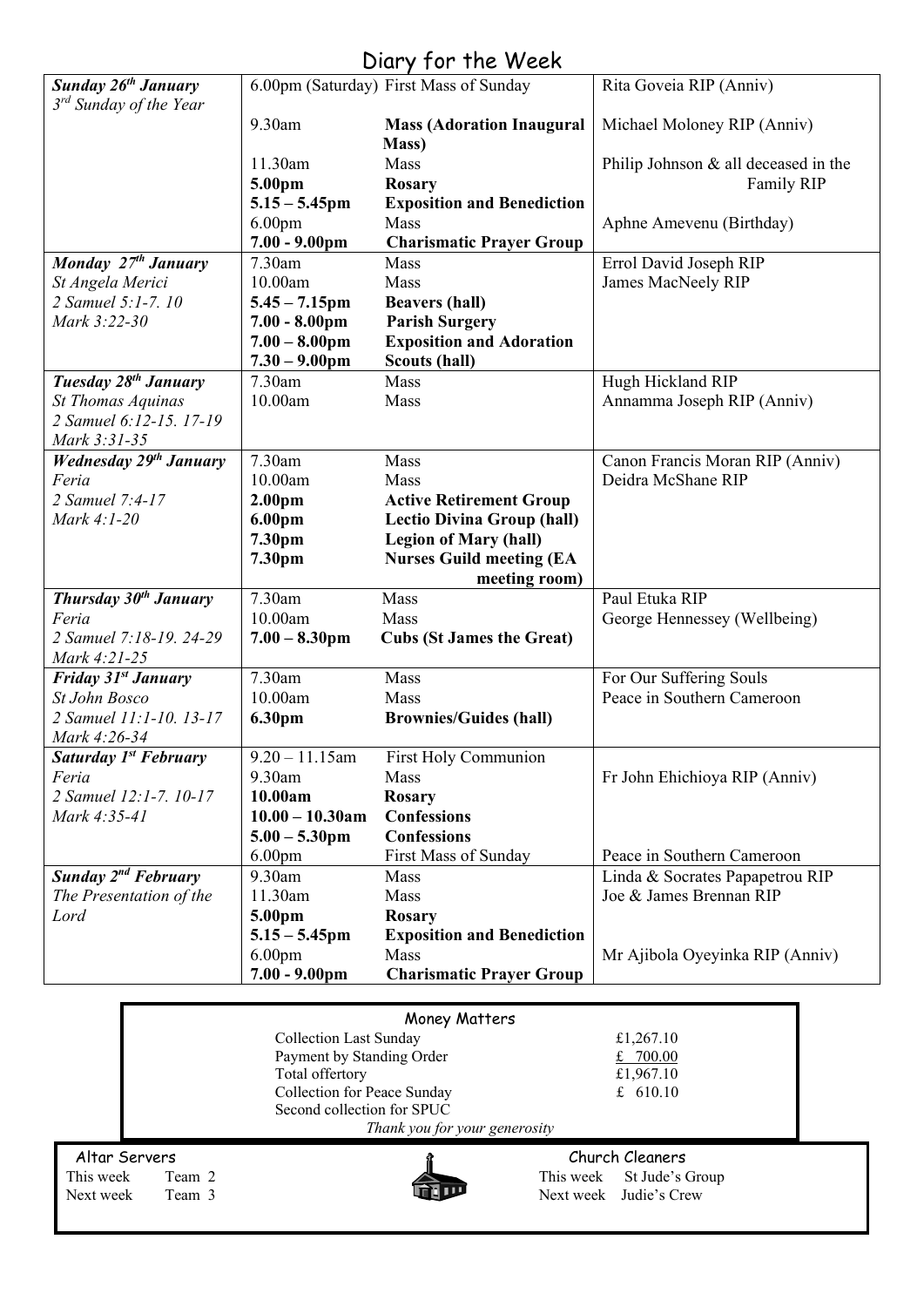## St. Andrew's Parish Notices

#### **CONFIRMATION 2020**

Bishop Paul Hendricks will be coming to administer the Sacrament of Confirmation on Saturday 6<sup>th</sup> June at 11am Mass. This is the last weekend that requests to be confirmed will be accepted. This is for those in year 9 and above who wish to be confirmed. Please be prepared to give your reasons. A reminder to all who have already requested the Sacrament that the catechists would like to have all request e-mails in by 1<sup>st</sup> February.

#### **SECOND COLLECTION THIS WEEKEND**

The White Flower Appeal for 2020 – the Society for the Protection of Unborn children (SPUC) will be holding its annual appeal this weekend.

On 21 October 2019 the most extreme abortion regime in Europe was imposed on the people of Northern Ireland by the government at Westminster. Abortion will now be permitted for any reason up until at least 24 weeks, and even beyond that. The abortion lobby now wants to introduce this in England and Wales. Please be as generous as you can to help SPUC defend unborn babies and their mothers from this new attack. Gill Gilhooly will be here to speak for a few minutes about the work of SPUC.

#### **TEA/COFFEE AFTER SUNDAY 9.30AM MASS**

You are all invited to go along to the hall after every 9.30am Sunday Mass where tea/coffee and cakes are always served. All are most welcome.

#### **EXPOSITION AND ADORATION**

This Monday between 7.00 and 8.00pm, we have Exposition and an hour of silent prayer. This happens every 4th Monday of the month and is an opportunity to come in and spend some time in the presence of Our Lord. There are no organised prayers and people are free to come and go as they wish. It ends with a simple Benediction just before 8.00pm.

#### **A DAY WITH JESUS**

You are invited to the 'A Day with Jesus' Ministry being held here at St Andrew's Church on every fourth Saturday of every month from  $12 - 4.00$ pm. The next one will be on Saturday  $22<sup>nd</sup>$  February please see the notice board for full programme details and contacts.

#### **THE ROSARY**

The Rosary is prayed each weekday after the 10.00am Mass (and Saturday 9.30am). After Mass and after a few minutes of silence the Rosary will be prayed and then, after a short pause, other devotional prayers will be prayed. All are welcome to join however long you can stay – there is no formal membership, just a desire to pray the Rosary.

#### **PARISH SURGERY**

Every Monday evening, between 7pm and 8pm, one of the Pastoral Team is available in the Presbytery (45 Brook Road) to see parishioners without an appointment. It is an opportunity to collect forms (e.g. Baptism), to ask a question about the Parish, or to arrange an appointment to discuss whatever you want. We realise that the only opportunity many people have to speak to us is on a Sunday and then we can be quite busy. The Pastoral Team take Surgery in turn and are also available at other times, so please do ask if you want to see one of us.

#### **LECTIO DIVINA**

Please consider joining our Lectio Divina group who meet every Wednesday evening at 6.00pm for one hour in the hall. Pope Benedict spoke about Lectio Divina on 16<sup>th</sup> September 2006: "I would like to recall and recommend the ancient tradition of Lectio Divina: the diligent reading of Sacred Scripture accompanied by prayer brings about that intimate dialogue in which the person reading hears God who is